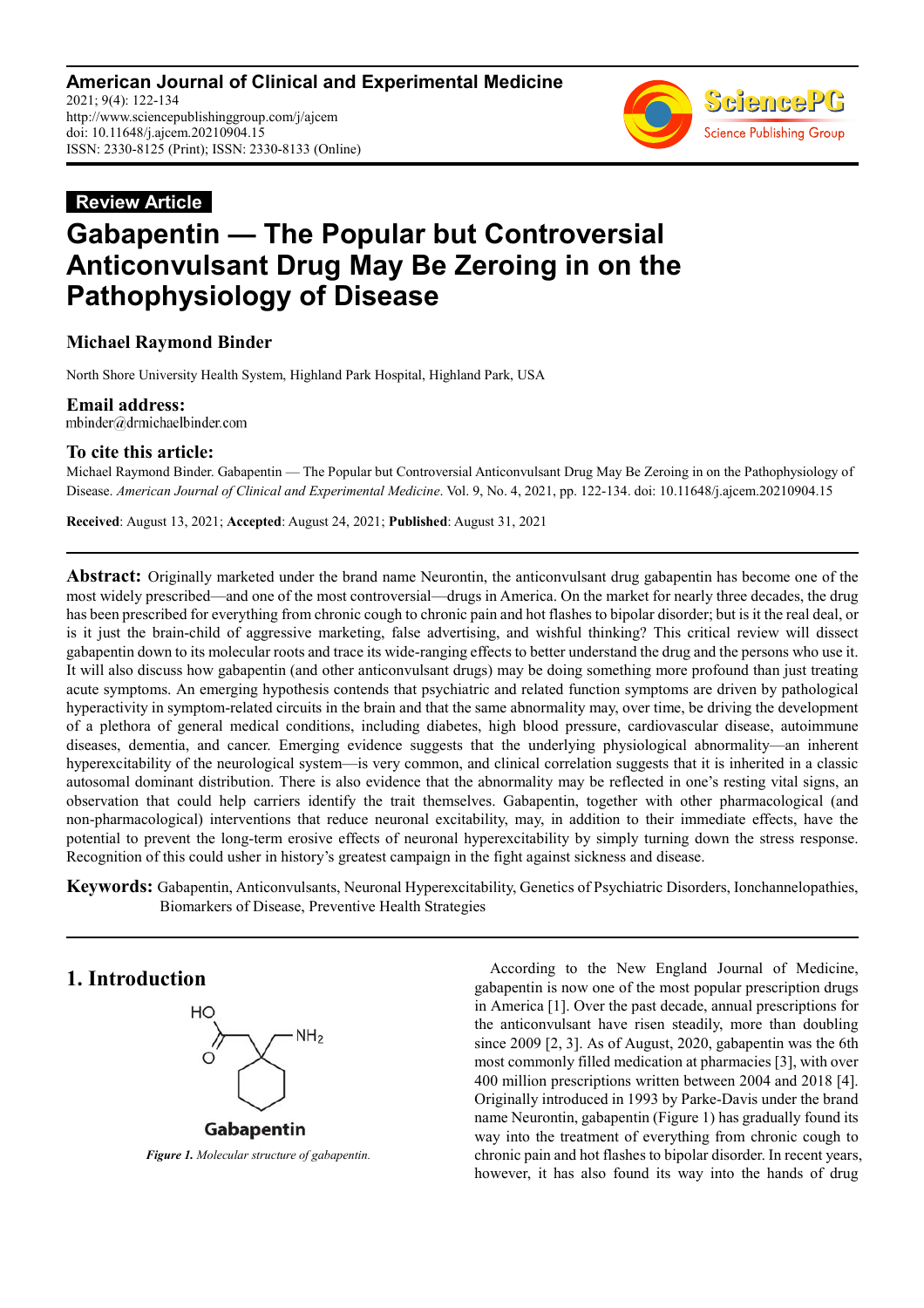dealers and persons who struggle with a wide range of substance use disorders [5, 6]. Moreover, in conjunction with its illicit use, gabapentin is increasingly being found in tissue samples of persons who have died of drug overdose [5]. So that begs the question: is gabapentin a dangerous drug? Is it a medical panacea? Or is it something else?

### **2. History of Development**

To answer these questions, let us begin by reviewing the history of gabapentin's development and what it is known to do in the body. Gabapentin was first discovered in Japan in 1970s, where it found use as a muscle relaxant and antispasmodic [7]. A few years later, it was sold to Warner-Lambert (prior to the company's acquisition of Parke-Davis), where its effectiveness as an antiepileptic drug was realized. Gabapentin received FDA approval in 1993, and approximately 15 years later, prescriptions for the drug—mainly for conditions other than its approved use—began to rise exponentially [4], with off-label prescribing reaching as high as 95%—the highest of any prescription drug in the U.S. [8]. Currently, gabapentin is FDA approved for the treatment of post-herpetic neuralgia, moderate to severe restless leg syndrome, and the adjunctive treatment of partial seizures in adults and children [7]. Gabapentin's off-label uses include generalized tonic-clonic seizures [9], neuropathic pain [10], trigeminal neuralgia [11], complex regional pain syndrome [12], diabetic neuropathy [13], postoperative analgesia [14], tension headache [15], migraine headache [15, 16], fibromyalgia [17], irritable bowel syndrome [18], treatment-resistant depression [19], bipolar disorder [20], generalized anxiety disorder [21, 22], panic disorder [23], social phobia [24], post-traumatic stress disorder [25], insomnia [25], alcohol [26, 27], opioid [28-30], cannabis [31, 32], cocaine [33, 34], and other substance use

disorders [6, 35], hot flashes [36], essential tremor [37], nausea and vomiting [38], interstitial cystitis [39], overactive bladder [40], pruritus [41], chronic cough [42], and persistent hiccups [43].

### **3. Mechanism of Action**

Gabapentin is an amino-acid derivative and structural analogue of the naturally-occurring neurotransmitter gamma-aminobutyric acid (GABA). GABA is the body's primary inhibitory neurotransmitter. When it binds to its receptor on receiving neurons, it causes chloride ion channels to open, thus reducing the excitability of the cell. Though structurally similar to GABA, gabapentin does not bind to GABA receptors, yet exerts the same physiological effect. Although several mechanisms have been proposed to explain gabapentin's anticonvulsant effects [44], the most plausible of these appears to be its selective inhibitory effect on voltage-gated calcium channels (VGCCs) [45]. These channels, among other functions, facilitate the release of neurotransmitters by conducting calcium ions into the cell.

The calcium channel consists of a complex of alpha-1, alpha-2-delta, beta, and gamma subunits in a 1:1:1:1 ratio [46]. Gabapentin is believed to inactivate the channel by acting on the alpha-2-delta subunit [47, 48]. This effect has consistently been observed in both rodent and human-based experimental models and is sufficiently robust to explain the clinical effects that have been associated with gabapentin administration [48]. Also important in understanding how gabapentin exerts its therapeutic effects is the anatomical distribution of VGCCs. VGCCs are found in the membranes of excitable cells throughout the body, including muscle cells, glandular cells, glial cells, and neurons of the central and peripheral nervous systems (Figure 2). This creates the potential for gabapentin to have a wide range of therapeutic applications.



*Figure 2. Schematic illustration of the effect of gabapentin on voltage-gated calcium channels.*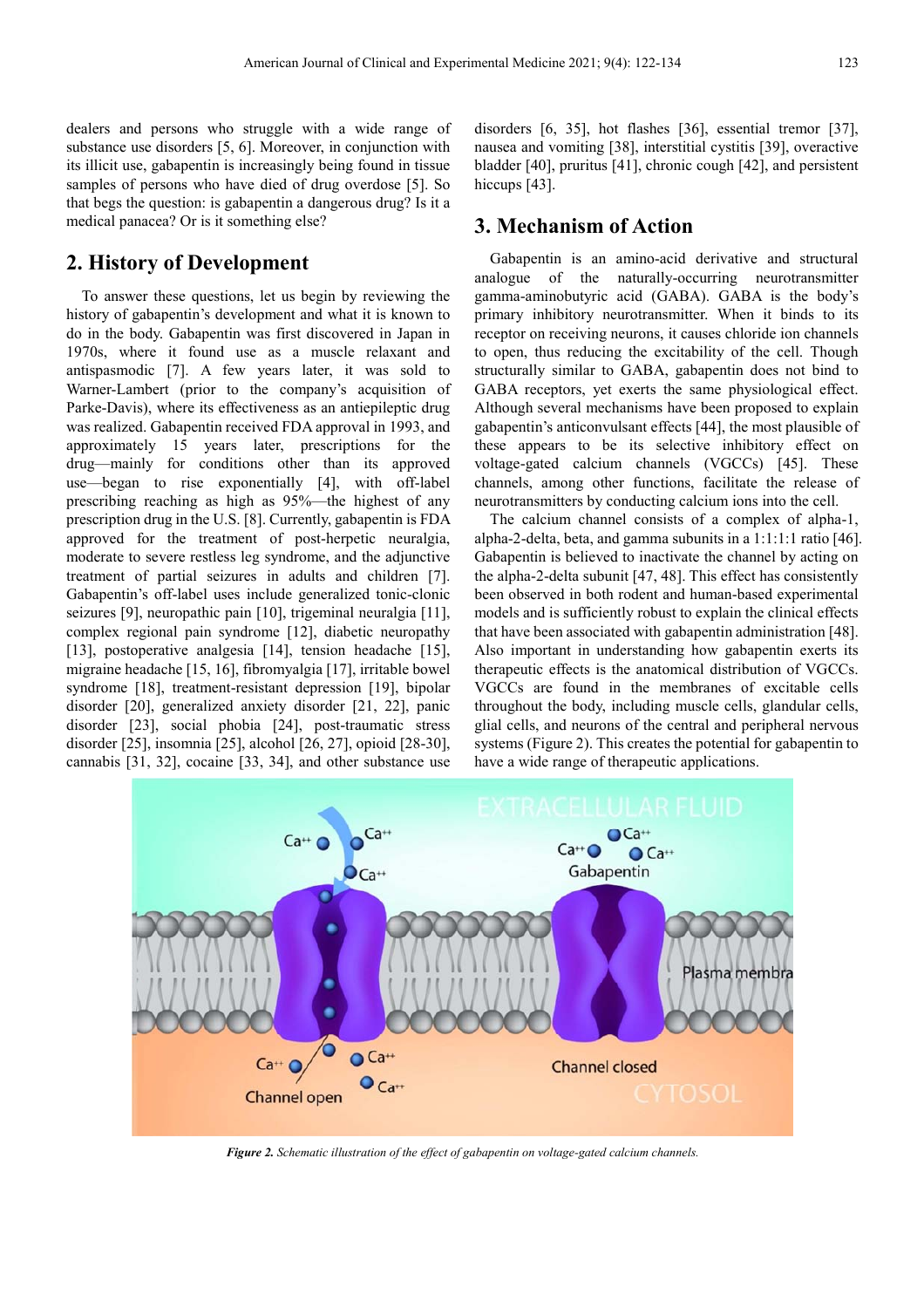0

Gabapentin's putative mechanism of action in conjunction with the wide distribution of VGCCs is not the only molecular evidence that links neuroregulation to gabapentin's broad utility. Multiple gene association studies have linked ionchannelopathies to commonly-occurring psychiatric, neurologic, and general medical conditions [49-64]. One of the strongest associations involves polymorphisms of the gene CACNA1C, which codes for the alpha-1 subunit of VGCCs [51, 53-55]. Additionally, subunits of the calcium channel were downregulated in response to lithium, a drug that is known to have anticonvulsant effects [65-67]. These unlikely connections provide compelling evidence that gabapentin exerts its therapeutic effects by influencing calcium channels and highlights the importance of neuronal excitability in the pathogenesis of disease.



**WHITE: Normal** 

SHADED: Heterozygous Carrier (mild-moderate neuronal hyperexcitability) **BLACK:** Homozygous Carrier (severe neuronal hyperexcitability)

#### **QUANTITATIVE CLINICAL EXPRESSION**

### **Average Resting Vital Signs**

(HR=Heart Rate; RR=Respiratory Rate)

| 1. $HR=78$ ; $RR=15$     | 6. HR=79; RR=14           |
|--------------------------|---------------------------|
| 2. $HR=79$ ; $RR=16$     | 7. $HR=61; RR=11$         |
| 3. $HR=60; RR=9$         | 8. HR=92; RR=22           |
| 4. $HR=86$ ; $RR=18$     | 9. $HR = 75$ ; $RR = 15$  |
| 5. $HR = 76$ : $RR = 16$ | 10. $HR = 75$ : $RR = 17$ |

### **NON-QUANTITATIVE CLINICAL EXPRESSION**

#### **Early Manifestations**

- 1. Alcohol use disorder
- 6. Subsyndromal anxiety; migraine headache 7. Normal
- 2. Cyclothymic disorder 3. Normal
	- 8. Schizoaffective disorder, ADHD
- 4. Bipolar disorder; ADHD 5. Persistent depressive disorder
- 9. Bulemia nervosa 10. Body dysmorphic disorder; mild ADHD

9. Rheumatoid arthritis 10. Chronic pancratitis

#### **Later Manifestations**

- 1. Type II diabetes; mild hypertension 6. Hoshimoto's thyroiditis 2. Chronic musculoskeletal pain 7. Normal 8. Type I diabetes; ovarian cancer
- 3. Normal
- 4. Hypertension; cardiovascular disease
- 5. Osteoarthritis; gout

*Figure 3. Representative family pedigree illustrating the autosomal dominant inheritance pattern of the neuronal hyperexcitability trait together with resting vital signs and some of the possible early and late-onset phenotypic expressions of the trait. Note that some heterozygous carriers may have mental or emotional symptoms that are too subtle to meet formal criteria for one of the currently recognized psychiatric disorders. However, because the expression of the neuronal hyperexcitability trait is additive, descendants who inherit two alleles will typically develop more obvious symptoms and, thus, be more likely to meet formal diagnostic criteria. Homozygous carriers also tend to develop psychiatric symptoms at an earlier age than heterozygous carriers. The same tendencies are observed with the medical conditions that these individuals are prone to developing. Pedigree is based on more than three hundred consecutive family histories.* 

The aforementioned associations are also corroborated by both objective and subjective clinical observations. A rapidly growing body of literature has uncovered a link between subtle elevations in resting heart and respiratory rates and the subsequent development of a wide range of general medical conditions [68]. Similarly, psychiatric disorders have been found to be associated with subtle elevations in resting respiratory rate [69]. Although less well studied in relation to resting heart rate, psychiatric disorders have long-been associated with autonomic dysregulation [70-72], and most persons with severe mental illness die of the same kinds of diseases as the general population [70, 73]; however, for unknown reasons, they die at a much earlier age [70, 73].

Although the pathophysiology of mental illness remains unclear, an emerging hypothesis contends that psychiatric symptoms are driven by pathological hyperactivity in symptom-related circuits in the brain. According to the Multi-Circuit Neuronal Hyperexcitability (MCNH) Hypothesis of Psychiatric Disorders [74], persistent firing in anxiety circuits causes persistent feelings of anxiety; persistent firing in depressive circuits causes persistent feelings of depression; persistent firing in cognitive circuits causes ruminative and obsessive thoughts; and persistent firing in autonomic circuits causes persistent elevations in heart and respiratory rates [68]. Note, however, that unless the system were under stress, the vital-sign elevations (like the psychiatric symptoms) would be subtle…almost imperceptible. Indeed, the vital-sign elevations that have been linked to the development of various psychiatric and general medical conditions are not outside the normal range but rather on the upper end of normal [68]. Thus, it seems plausible that an inherent hyperexcitability of the neurological system could be driving both the vital-sign elevations and the illnesses they forecast. Also, the idea that mental disorders and physical disorders are rooted in the same physiological abnormality could help explain why persons with severe mental illness tend to die at an earlier age than the general population.

Although extensive data from family, twin, and adoption studies indicate that psychiatric disorders and their common comorbidities have a significant genetic component, individual disorders fail to show a consistent pattern of inheritance. However, if one considers the varying degrees to which the trait for neuronal hyperexcitability can be expressed and the diversity of forms that its expression can take, one could not reasonably expect the same symptomatology to be passed from one generation to the next even if the same gene variants were inherited. If, with this in mind, we go back and reconstruct family pedigrees based not on specific constellations of psychiatric symptoms but on overt and soft signs of neuronal hyperexcitability, such as hyper-emotionality, mood instability, sleep abnormalities, attentional problems, functional somatic symptoms, and substance use disorders, a consistent pattern of distribution emerges; that pattern is strikingly autosomal dominant (Figure 3). The validity of this observation is supported by the additional observation that a predictable proportion of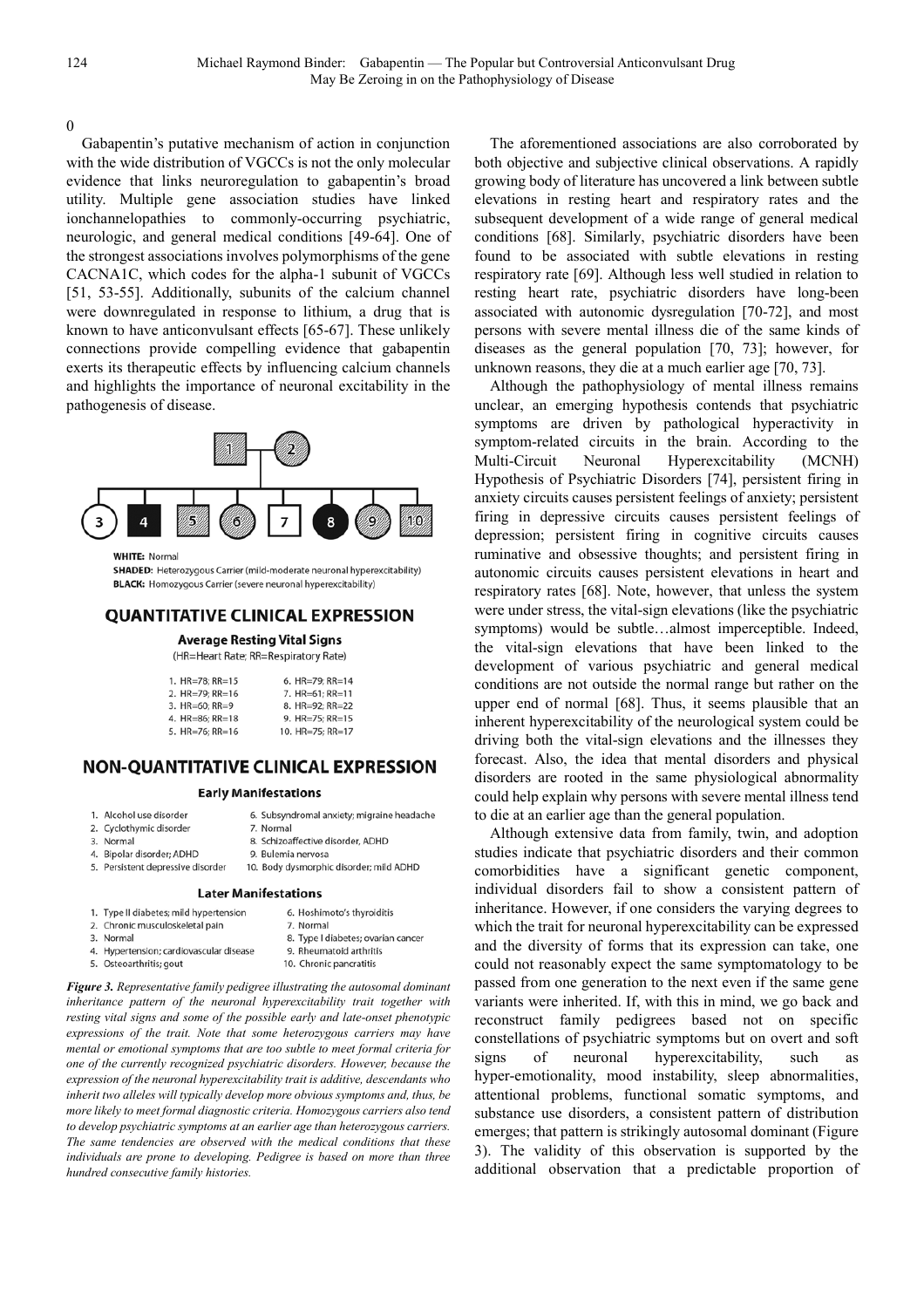individuals in these families seem to be resistant to developing psychiatric symptoms irrespective of how dysfunctional their family dynamics might be (Figure 3). These so-called "survivors," who appear in a classic autosomal recessive distribution, are not necessarily more mentally tough than their siblings but rather more neurologically stable presumably because they did not inherit one of the gene variants that have been linked to neuronal hyperexcitability. Moreover, the fact that these individuals are also relatively resistant to physical illness suggests that among the variables that contribute to the development of disease, the trait of neuronal hyperexcitability may be the most important. Additionally, the autosomal dominant pattern of inheritance and sharp clinical distinction between those who hypothetically inherent the susceptibility genes and those who do not suggest that most of the candidate genes that have been linked to chronic mental and physical illnesses make small contributions in comparison to a few genes that make large contributions and may by themselves be enough to markedly increase one's vulnerability to developing a chronic illness. What this implies is that de-stressing the system with an anticonvulsant drug like gabapentin may have the potential to prevent the same kinds of illnesses that chronic stress tends to precipitate. This is particularly applicable to those whose neurological systems are inherently hyperexcitable and suggests that for such individuals the long-term use of an anticonvulsant, especially if combined with habits and activities that have a calming effect on the nervous system, may be protective against the development of a wide range of chronic diseases.

Considering all the adverse effects that neuronal hyperexcitability can have on health, it is not surprising that gabapentin, a drug that reduces neuronal excitability, can be beneficial for such a wide range of symptoms and conditions.

### **4. Safety and Utility**

Gabapentin is generally well-tolerated and has excellent long-term safety in comparison to some of the other drugs in its class. The most commonly reported side effects of gabapentin are dizziness or spaciness, which occur in approximately 20% of patients but generally resolve after a few days at a steady dosage. Tiredness can also occur, but this can be avoided by limiting the dosage, and the risk of suicidal thoughts or behaviors is estimated to be around 1 in 200 cases [75]. The drug rarely causes any sexual side effects, and weight gain is reported in less than 10% of cases. Other possible side effects, reported only rarely, include nausea, muscle spasms, and peripheral edema. There is generally no need for laboratory monitoring, and gabapentin is conspicuous among anticonvulsants for its lack of clinically relevant drug interactions, an advantage that is made possible by its lack of hepatic metabolism. Gabapentin is rapidly eliminated through the kidney, having a half-life of approximately 4.8 to 8.7 hours [76].

Based on this relatively benign side effect profile and extensive clinical experience among prescribers, gabapentin had long-been considered to be relatively safe and non-addictive. In recent years, however, an exponential rise in gabapentin prescribing has become coupled with an increase in the illicit use of the drug. Gabapentin is increasingly being found at the scene of drug raids and in the toxicology reports of persons who have died of opioid overdose [4]. This has caused authorities to begin to question the safety of gabapentin. Though it is difficulty to disentangle the effects of gabapentin from the effects of opioids, alcohol, benzodiazepines, and other respiratory depressants that are commonly involved in overdose deaths, the FDA has required the manufacturers of gabapentinoids (gabapentin and its closely-related analogue pregabalin) to include new warnings about the potential of these drugs to cause respiratory depression. A few states have even gone so far as to change the status of gabapentin to a Controlled Substance (pregabalin is already Controlled), and, in an effort to help prescribers ensure that patients are not receiving duplicate prescriptions, a few other states are now requiring gabapentin dispensing information to be uploaded onto the Prescription Monitoring System. As of this writing, neither the DEA nor the CDC have issued any warnings about gabapentin, but in December, 2019, the FDA, out of an abundance of caution, warned that gabapentinoids could cause serious breathing problems in persons who have concurrent respiratory conditions or who use gabapentinoids in conjunction with other CNS depressants.

On the flip side of the controversy is the question of why the use of gabapentin is skyrocketing, not only among patients but among illicit users as well. Undoubtedly, part of the answer is that doctors are prescribing it more and more as a safer alternative to narcotic pain medication. When used alone in persons with normal breathing, gabapentin poses little risk of life-threatening respiratory depression. This is in contrast to opioids, which, even in otherwise healthy individuals, pose a risk of respiratory arrest. However, safety alone would not explain the rise in gabapentin's non-prescription use. The more likely explanation for this rise is that it actually does work for pain…and perhaps other things. One of those other things appears to be substance use disorders, particularly those involving other drugs that have anticonvulsant effects, such as alcohol and marijuana. Thus, it could be that gabapentin is acting as a safer, less addictive anticonvulsant. More commonly referred to in psychiatry as "mood stabilizers," anticonvulsants are well-known to be effective for a wide range of psychiatric disorders, from generalized anxiety to bipolar disorder [77-79]. Moreover, these disorders are known to be highly comorbid with substance use disorders [80]. Hence, in addition to relieving physical pain, gabapentin could be relieving some of the psychiatric symptoms that drive users to use addictive drugs in the first place. Gabapentin may also be a less expensive substitute for a user's drug of choice, and it may ease the withdrawal from alcohol, benzodiazepines, opioids, and other drugs that are more difficult to discontinue abruptly.

Another possible explanation for gabapentin's rising illicit use is that it purportedly makes some users "high." This has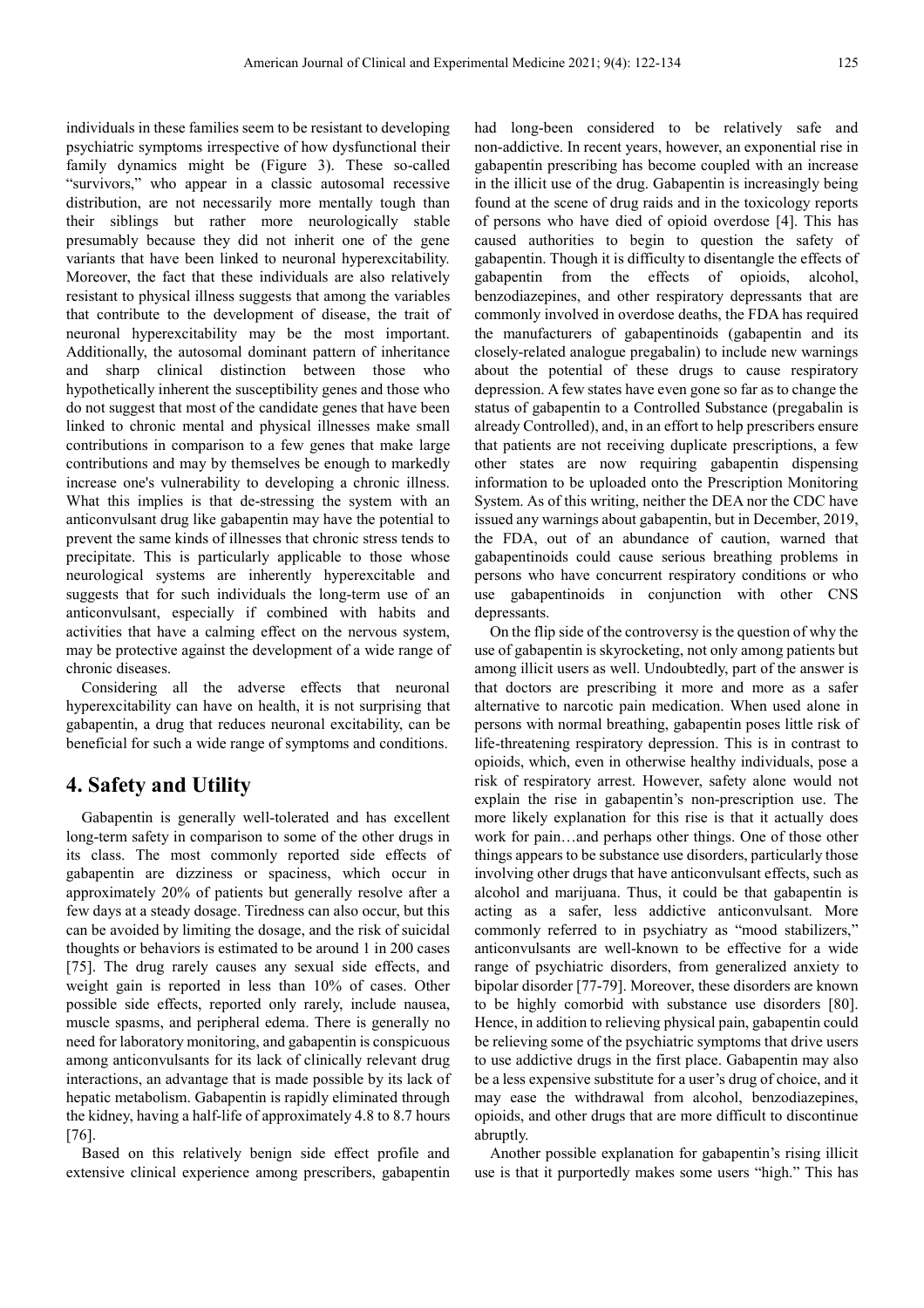been reported with gabapentin use alone and in combination with other drugs [81, 82]. Part of the challenge in determining the significance of this is that the word "high" means different things to different people, and only about 15% of users report experiencing this effect [81]. While it is possible that there is some yet-to-be-discovered pharmacological mechanism behind this, it is more likely that some users are equating the therapeutic effects of gabapentin (and possibly some of the side effects) with effects that they have experienced from other drugs they have used. For example, gabapentin may be reducing some of the anxiety and agitation that can accompany the use of cocaine, methamphetamine, and other psychostimulants, thereby increasing the beneficial effects or "high" that they experience from these drugs. Also, in addition to its calming effects, gabapentin is well-known to cause spaciness, dizziness, and sedation, especially at higher doses. Thus, it could be that some users equate these effects with the clouding of the sensorium, sedative effects, and mild euphoria that they experience from opioids. Interestingly, the percentage of patients who experience dizziness and sedation from gabapentin is approximately the same as the percentage of opioid users who say that they have used gabapentin "to get high" [81].

Another factor to consider is the route of administration. In addition to using larger amounts of gabapentin than would normally be prescribed by a physician, illicit users may pulverize and snort the drug [81]. Reccoppa et al. [82] provided case reports of inmates in the Florida State Department of Corrections who described achieving an altered mental state or "high" by snorting gabapentin. However, gabapentin is not the only supposedly non-addictive drug with a history of misuse in the prison system. Pierre et al. [83] described inmates in the Los Angeles County Jail who either snorted or used quetiapine intravenously to obtain its potent sedative and anxiolytic effects. Inmates across the United States refer to quetiapine as "quell," "Susie Q," or "baby heroin" [84, 85]. Like gabapentin, quetiapine calms the brain, but unlike gabapentin, it does so via its antihistaminergic and antidopaminergic effects. Other "non-addictive" medications that have developed a reputation for misuse in the correctional system include olanzapine, benztropine, trihexyphenidyl, buspirone, bupropion, and the tricyclic antidepressants [86]. Again, these drugs are purportedly misused for their sedative effects, mind-altering effects, or potential to induce a "high" [86]. When considered in the context of what illicit users say about these other widely-prescribed, non-controlled medications, it becomes more evident that gabapentin, like these other medications, may simply be a good drug in the wrong hands…or perhaps desperate hands. Statistics show that at least 50% of prison inmates have some form of mental illness [87], and so it is not surprising that they would try anything to relieve their anxiety, depression, insomnia, and other psychiatric symptoms.

Although the concerns about the illicit use of gabapentin are certainly warranted, the medical community must be careful not to allow those concerns to prevent a thorough inquiry into the physiological mechanisms by which users may be deriving symptom relief from gabapentin (and other drugs that they use). Based on the hypothesis that an inherent hyperexcitability of the neurological system is at the root of a wide range of mental, emotional, and physical conditions, any intervention that quiets the nervous system, whether it be pharmacological or non-pharmacological, addictive or non-addictive, could, hypothetically, provide symptom relief to the user.

The oldest known of these interventions is the anticonvulsant drug, alcohol. The ability to access alcohol likely predates human civilization, as the process of fermentation is completely natural. Among some of the oldest artifacts of alcohol fermentation, dated to around 7,000 BC, are jars found in a Neolithic village in Northern China that revealed traces of a mixed alcoholic beverage [88]. Similar evidence of alcohol production has been found in Iran (5,000 BC), ancient Egypt (3,150 BC) [89], and pre-Hispanic Mexico (2,000 BC). The medicinal use of alcohol was mentioned in Sumerian and Egyptian texts dating from around 2100 BC, and the Hebrew Bible recommended giving alcohol to those who were dying or depressed "to help them remember their misery no more" (Proverbs 31: 7-7). Alcoholic spirits and elixirs continued to be used medicinally since that time, and during the prohibition, prescriptions for alcohol were sought to treat a variety of ailments including excessive worry, prolonged grief, chronic pain, surgical pain, high fever, and seizure control (Figure 4). Notwithstanding its toxic and withdrawal effects, the beneficial effects of alcohol were so well-recognized that it was referred to as "the water of life." Most of alcohol's beneficial effects are thought to be mediated through its ability to quell the neurological system (i.e., its anticonvulsant effects).



*Figure 4. Original liquor prescription stub. Courtesy of the Rex D. Davis Historical file, ATF Reference Library and Archive.* 

The second oldest pharmacological intervention is cannabis. Like alcohol, constituents of the cannabis plant have powerful anticonvulsant effects, and cannabis was used medicinally since ancient times for a variety of ailments [90]. Today, so-called "medical marijuana" is steadily growing in popularity as the miracle cure for everything from migraine headaches to multiple sclerosis, and psoriasis to cancer [91]. Though most of the emphasis has been on cannabinoid receptors type 1 and 2, cannabinoids actually have low affinity for these receptors [90, 92]. Also, with the exception of ∆9-tetrahydrocannabinol, cannabinoids have antagonistic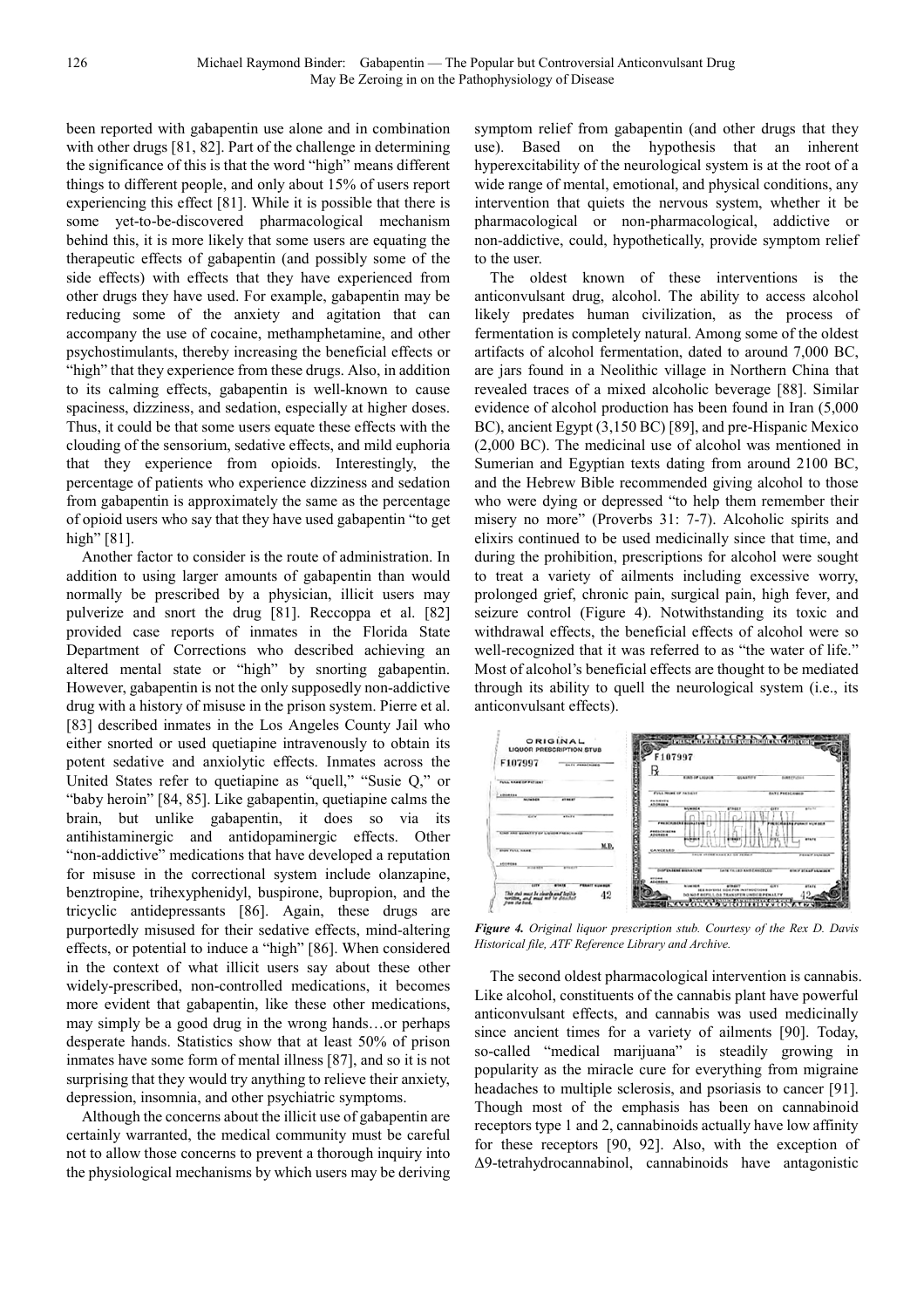effects at the type 1 receptor, thus predicting that they would *increase* rather than decrease neurotransmission via this receptor. This paradox has caused scientists to search for other molecular targets to explain the neuroregulatory effects of cannabinoids. What this search has found is that the primary brain-calming constituent of cannabis, cannabidiol (CBD), shows a preference for ion channels that regulate neuronal excitability. Specifically, CBD has high affinity for the transient receptor potential vanilloid (TRPV) channel, which has a high  $Ca^{2+}$  permeability and is involved in the modulation of neuronal excitability [93, 94]. When active, this channel promotes the release of the excitatory neurotransmitter glutamate and the movement of calcium ions into the cell, both of which increase the excitability of the neurological system. CBD (in contrast to ∆9-tetrahydrocannabinol, anandamide, and pro-inflammatory agents [94]) deactivates these channels, thereby reducing neuronal excitability [93]. Another ion channel with which CBD interacts is the T-type calcium channel. This channel, which normally destabilizes the neuron upon opening, is blocked by CBD, thus providing another mechanism by which CBD can reduce neuronal excitability [93]. Other molecular targets of CBD include the G-protein-coupled receptor (GPR55), two subtypes of serotonin receptors, and the Mu and Sigma opioid receptors, all of which provide additional mechanisms by which CBD can exert its neuromodulatory effects [93].

Another anticonvulsant that is being used for a wide range of health conditions is topiramate [95]. Introduced in 1996 under the brand name Topamax, topiramate reduces neuronal excitability by several mechanisms, including state-dependent inhibition of voltage-gated sodium channels, inhibition of high-voltage–activated calcium channels, inhibition of glutamate-mediated neurotransmission at α-amino-3-hydroxy-5-methylisoxazole-4-propionic acid and kainate receptor subtypes, and enhancement of γ-aminobutyric-acid-receptor–mediated chloride flux [96]. The drug is FDA-approved for the treatment of focal and generalized seizures and for migraine headache prophylaxis [95]. However, it is also used off-label to treat obesity [97], eating disorders [98-100], bipolar disorder [101-105], rapid cycling mood disorders [106-109], schizophrenia [110, 111], obsessive-compulsive disorder [112], post-traumatic stress disorder [113], Tourette's syndrome [114], psychotropic drug-induced weight gain [95], alcohol dependence [115], cocaine addiction [116], and borderline personality disorder [117]. As with gabapentin, alcohol, and cannabis, most of the disorders for which topiramate brings symptom relief are neuropsychiatric in nature. The same is true for other anticonvulsant drugs, such as depakote, carbamazepine, oxcarbazepine, lamotrigine, tiagabine, levetiracetam, benzodiazepines, barbiturates, and the anticonvulsant-like drug lithium [77, 78]. Another broadly effective class of psychotropic drugs, the antipsychotics, likewise have brain-calming effects, but, as previously stated, they exert these effects through different mechanisms than anticonvulsant drugs. Notwithstanding the fact that some of the aforementioned drugs are either too toxic or addictive to be

used therapeutically, their shared effectiveness in treating a wide range of neuropsychiatric symptoms is consistent with the hypothesis that nearly all neuropsychiatric disorders are rooted in neuronal hyperexcitability [74, 77].

Moreover, the importance of the neuronal hyperexcitability hypothesis extends beyond neuropsychiatric disorders. Epidemiological and longitudinal studies suggest that neuropsychiatric disorders are early markers of an increased vulnerability to the development of a wide range of general medical conditions, such as diabetes, high blood pressure, cardiovascular disease, autoimmune diseases, dementia, and cancer [68]. Also, as previously mentioned, the persons who are the most vulnerable to developing these conditions have an inherent elevation in their resting heart and respiratory rates [68]. This leads back to the hypothesis that the same physiological abnormality that is driving the vital-sign elevations is driving the various neuropsychiatric and general medical conditions of which they are predictive. That begs the question: if neuronal hyperexcitability were at the root of all these conditions, then why can't anticonvulsant drugs be used to treat all of them? The answer lies in the pathogenesis of disease.

### **5. Acute Vs. Delayed Manifestations of Neuronal Hyperexcitability**

Unlike the cognitive and emotional effects of neuronal hyperexcitability, which, because they are exquisitely sensitive to neuronal excitation, occur very quickly, the erosive effects occur very slowly, generally over several decades. However, they occur more rapidly than normal because neuronal hyperexcitability can cause any system of the body to overreact. Hyperexcitable neurons can cause the skeletal muscular system to overreact, leading to chronic muscle tension [118, 119]; they can cause the digestive system to overreact, leading to irritable bowel symptoms [120]; they can cause the immune system to overreact, leading to autoimmune diseases [121, 122]; they can cause the endocrine system to overreact, leading to pathological elevations in insulin, cortisol, and catecholamines [123]; and they can cause the cardiorespiratory system to overreact [124, 125], which, besides increasing the risk heart disease and asthma [68], can drive the previously mentioned elevations in resting heart and respiratory rate [68].

Thus, over time, the excess strain on the system that is caused by untreated neuronal hyperexcitability can lead to the development of physical abnormalities that become increasingly irreversible and unresponsive to subsequent treatment with anticonvulsant drugs (more aptly called "Neuroregulators" because of their proposed mechanism of action). For example, chronic muscle tension can, over many years, lead to the development of hypertonic spasm, a chronic state of skeletal muscle hypertonicity that has been hypothesized to be at the root of most chronic musculoskeletal pain [126, 127]. Likewise, chronic hyperactivity of the immune system can eventually cause autoantibodies to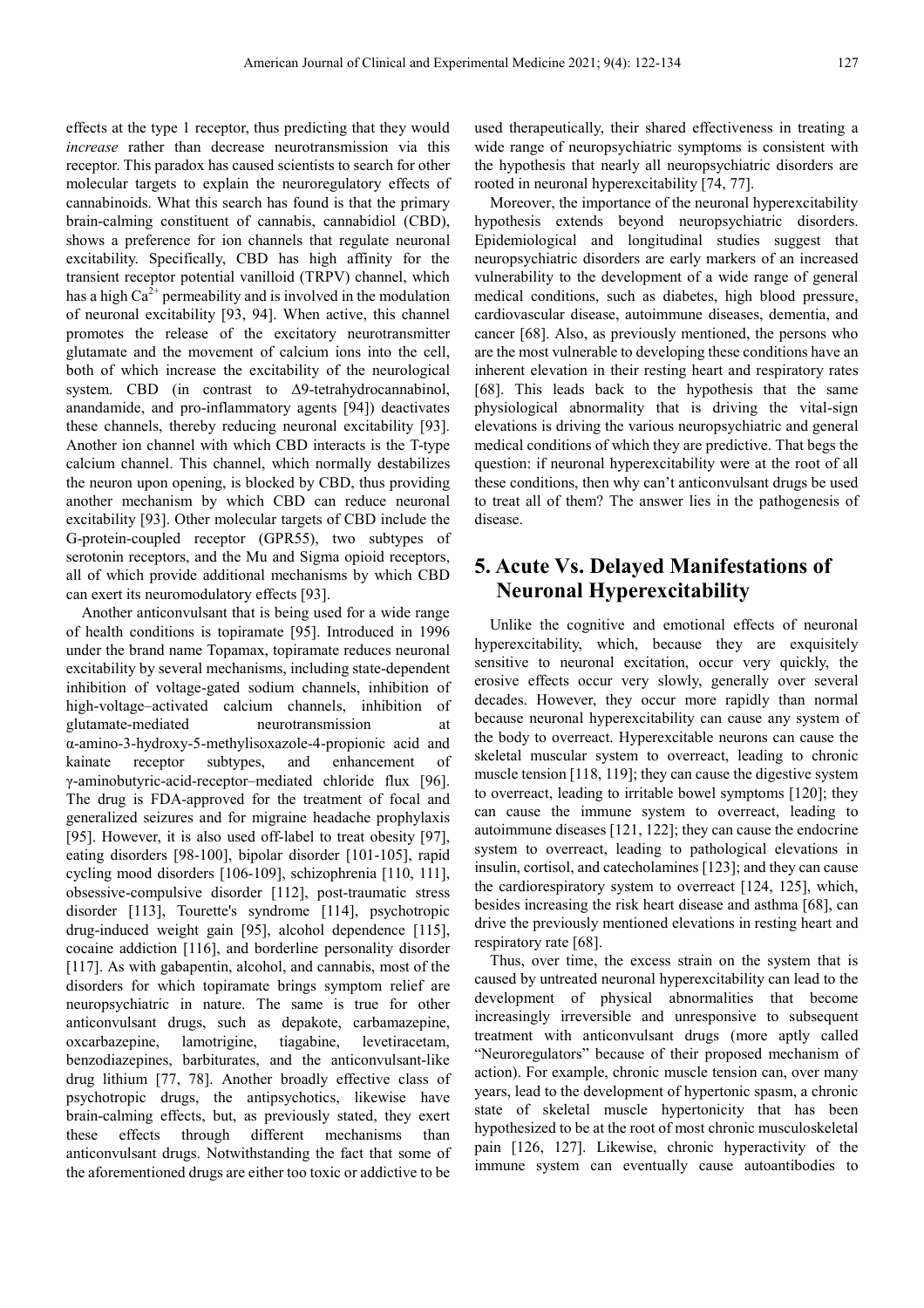irreversibly damage various organs and tissues of the body, such as the thyroid gland, leading to thyroidopathies; the pancreas, leading to diabetes mellitus; the bowel, leading to inflammatory bowel disease; the joints, leading to rheumatoid and osteoarthritis [128]; and the nervous system, leading to multiple sclerosis and other neurodegenerative diseases.

Evidence of the ill effects of chronic neuronal hyperexcitability on heart health was first observed in the 1950s when a longitudinal study found that specific personality traits, defined as the "Type A Personality," more than doubled the risk of coronary heart disease [129]. First described by cardiologists Meyer Friedman and Ray Rosenman after an upholsterer called to their attention the peculiar fact that the chairs in their waiting rooms were worn out only on the front edge, the Type A Personality was characterized as over-ambitious, competitive, domineering, impatient, and fast-talking [129]. Also predictive of cardiac events, independently, were depression, anxiety, or both [130]. All of these are expressions of the neuronal hyperexcitability trait [68, 74], an observation that reiterates the idea that the physical abnormalities that are driven by neuronal hyperexcitability are rooted in the same physiological abnormality as the emotional and behavioral abnormalities…only their manifestation is delayed. Unlike the mental, emotional, and behavioral expressions of neuronal hyperexcitability, it takes time for the arteries to narrow, their elasticity to be lost, and the other erosive effects of neuronal hyperexcitability to occur. However, once the damage is done, it is difficult to reverse, even if the vicious cycle of stress, metabolic dysfunction, and inflammation were to be attenuated by the administration of Neuroregulators. Hence, in relation to such conditions, Neuroregulators would ideally be used prophylactically—although they could, at any time, still be of much benefit in slowing the progression of disease and preventing the strong emotional reactions that increase the risk of heart attacks and stokes acutely [131]. This is in contrast to purely psychiatric symptoms, which, being rapidly reversible, demonstrate an immediate and robust response to Neuroregulator therapy.

That is not to say that every person with hyperexcitable neurons will go on to develop a chronic medical condition. Rather, it is only to say that among those who do develop a chronic medical condition, an inherent hyperexcitability of the neurological system is likely to be antecedent to it. Consistent with this hypothesis, the total number of patient visits to mental healthcare practitioners is more than twice the number to other specialists [132] …and this despite the fact that most patients attempt to avoid the stigma of mental illness [133].

### **6. The Value of Early Detection**

Notwithstanding the immense value of detecting the trait of neuronal hyperexcitability early in life, Neuroregulator therapy would not be the only way to prevent the early development of disease. Any psychological or physical intervention that reduces neuronal excitability could potentially reduce the risk of developing any of the wide array of psychiatric and general medical conditions that are hypothesized to be driven by the neuronal hyperexcitability trait. Some examples include psychotherapy, meditation, and spirituality, all of which reduce neuronal excitation by reducing intrapsychic tension [134-136]. Other non-pharmacological interventions include judicious stress management [134-137], maintaining an early sleep schedule [138-142], regular exercise [143-147], avoidance of caffeine and other psychostimulants, and minimization of refined sugar [148-151]. The well-established benefits of these practices bear witness to the validity of the neuronal hyperexcitability hypothesis.

## **7. Assessing the Risk**



*Figure 5. Illustration of the abnormally intense magnetic fields that are induced as hyperexcitable neurons, like temperamental bees, over-react when stimulated. Hypothetically, only select circuits would by pathologically hyperactive at any point in time.* 

The relative risk of suffering any of the psychiatric or medical consequences of neuronal hyperexcitability would hypothetically vary in relation to the degree of neuronal excitability and the degree of an individual's cumulative exposure to psychological, emotional, and physiological stress. Stressing a hyperexcitable neurological system would be like throwing stones at a beehive in which the bees (the neurons) were abnormally temperamental (Figure 5). Persons with higher levels of neuronal hyperexcitability would have more highly temperamental systems. Added to this would be the self-destructive behaviors that neuronal hyperexcitability tends to promote, such as poor dietary choices, overeating, engaging in risky behavior, mismanaging time constraints, staying up late at night, and behaving contentiously in relationships, all of which would further stress the system and further fuel the vicious cycle of stress and ill health.

### **8. Discussion**

Gabapentin, an anticonvulsant, is rapidly becoming one of the most popular prescription drugs in America…and one of the most popular illicit drugs. Though the drug, like other non-benzodiazepine anticonvulsants, is neither a stimulant nor a depressant, its growing popularity among opioid users is raising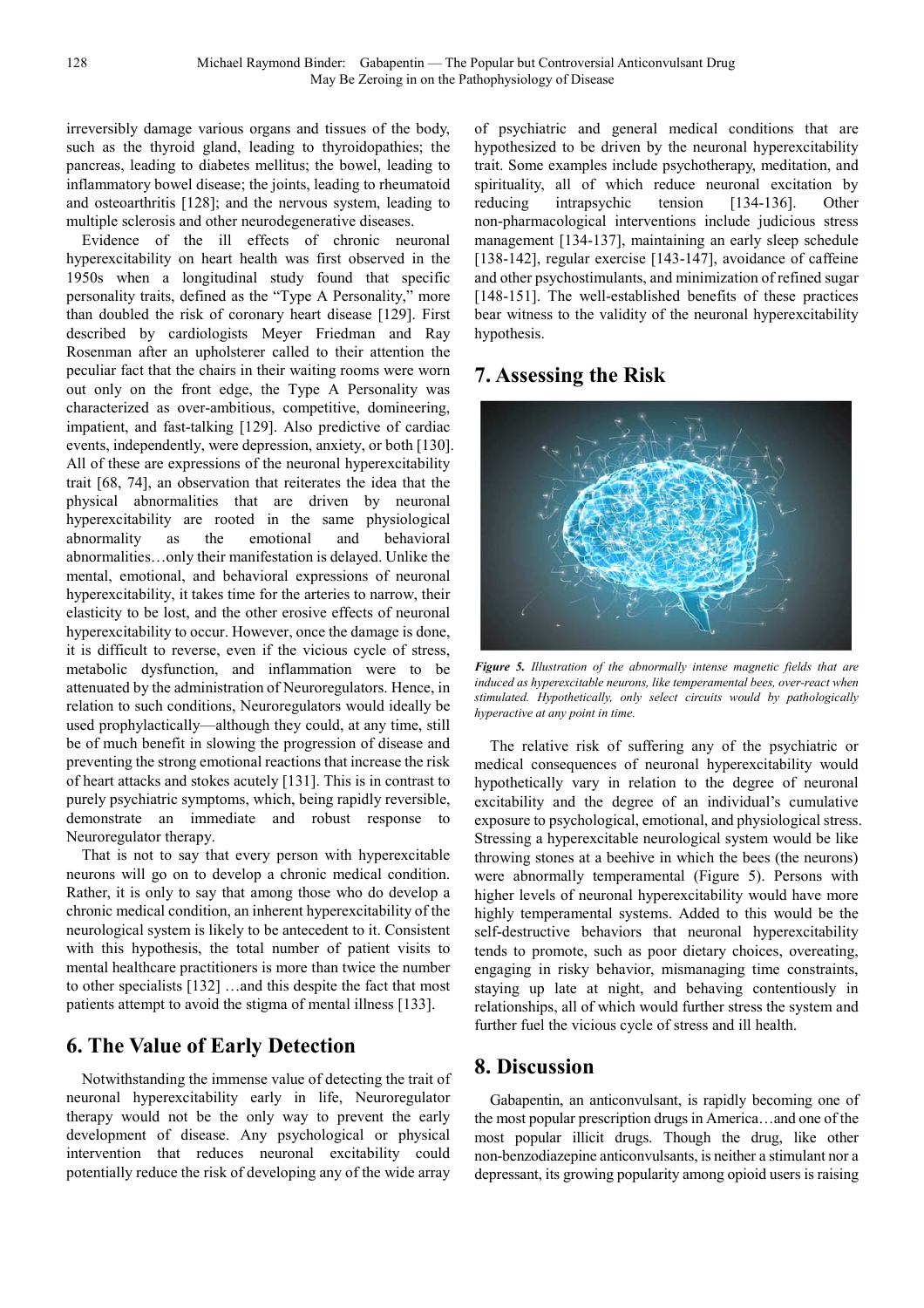concerns that it could, if used in combination with opioids or other respiratory depressants, increase the risk of fatal overdose.

While these concerns are certainly warranted, the flip-side of gabapentin's skyrocketing popularity is that it could be zeroing in on the root cause of nearly all mental, emotional, and physical illnesses. From the perspective of the Neuronal Hyperexcitability Hypothesis of Psychiatric Disorders in conjunction with recent gene association studies, gabapentin is primarily treating the reversible consequences of neuronal hyperexcitability; namely, various psychiatric disorders, substance use disorders, and chronic pain disorders. Though seizure disorders can likewise be driven by neuronal hyperexcitability, they are less common and typically also involve a structural abnormality, thus reducing gabapentin's effectiveness in preventing them. Similarly, the proposed erosive effects of neuronal hyperexcitability, such as chronic musculoskeletal pain, autoimmune diseases, and circulatory diseases, involve physical changes that are relatively irreversible, thus limiting the usefulness of gabapentin (and other anticonvulsants) once extensive pathological changes have occurred. However, the increased propensity of these disorders to develop in persons with mental illness; the increased propensity that they have to develop at an earlier age in persons with more severe mental illness; and the quantitative correlation of the resting vital-sign elevations with these two expressions (i.e., higher elevations in persons with more severe mental illness) strongly suggests that the vital-sign elevations and the mental and physical illnesses of which they are predictive are all rooted in the same physiological abnormality; namely, neuronal hyperexcitability. Stated more succinctly, an inherent hyperexcitability of the neurological system amplifies the body's stress response, thereby increasing one's vulnerability to any illness that is driven by stress. This synthesis of mental and physical illnesses has enormous implications, not only for patients, who, because of the stigma of mental illness, tend to deny their psychiatric symptoms and shy away from seeking mental healthcare, but also for clinicians and payers because it reduces the need to disentangle physical illnesses from mental illnesses. Added to this are the practical benefits of having an easily assessable, objective marker of one's vulnerability to developing virtually any illness, mental or physical. The ability to detect neuronal hyperexcitability by simply measuring one's resting vital signs can allow patients to proactively take control of their health because there are a variety of medicinal (i.e., Neuroregulators) and non-medicinal (i.e., holistic) ways to reduce their level of neuronal excitability. Urgently needed are clinical studies aimed at assessing 1) the effectiveness of Neuroregulators either alone or in combination with other Neuroregulators as first-line therapy for a wide range of psychiatric and substance use disorders; 2) the accuracy of resting vital signs in predicting the development of various psychiatric and substance use disorders; 3) the effectiveness of using Neuroregulators prophylactically in teens who have upper-end-of-normal resting vital signs; 4) the effectiveness of using Neuroregulators long-term to prevent the development of various disease processes; 5) the relationship between variants of the risk gene CACNA1C and resting vital signs; and 6) the effectiveness of prophylactic Neuroregulator therapy in children who test positive for variants of CACNA1C and other risk genes for neuronal hyperexcitability.

### **9. Conclusion**

While the use of gabapentin in combination with opioids and other respiratory depressants is understandably of concern, the rapidly expanding use of gabapentin by both prescription and non-prescription could, at the same time, be signaling the presence of a unifying mechanism in the pathogenesis of disease. Moreover, the idea that the hypothesized vulnerability trait, which could be predictive of a wide range of mental, emotional, and physical illnesses, could be identified with a simple count of breaths and heartbeats could usher in history's greatest campaign in the fight against sickness and disease.

### **Disclosure Statement**

The author declares that this article was conceived and written in the absence of any commercial or financial relationships that could be construed as a potential conflict of interest.

### **References**

- [1] Goodman CW, Brett AS. Gabapentin and pregabalin for pain — Is increased prescribing a cause for concern? N Engl J Med 2017; (377): 411-414.
- [2] Pauly NJ, Delcher C, Slavova S, et al. Trends in gabapentin prescribing in a commercially insured U.S. adult population, 2009-2016. J Manag Care Spec Pharm 2020; 26 (3): 246-252.
- [3] GoodRx: Top 10 prescription drugs in the U.S., Published August 2020.
- [4] Mikulic M. Number of gabapentin prescriptions in the U.S. from 2004 to 2018. Statista 2021.
- [5] Smith BH, Higgins C, Baldacchino A, Kidd B, Bannister J. Substance misuse of gabapentin. Br J Gen Pract 2012; 62 (601): 406–407.
- [6] Gentry JR, Hill C, Malcolm R. New anticonvulsants: a review of applications for the management of substance abuse disorders. Ann Clin Psychiatry 2002; 14 (4): 233-245.
- [7] Yasaei R, Katta S, Saadabadi A. Gabapentin. StatPearls Publishing 2021.
- [8] Radley DC, Finkelstein SN, Stafford RS. Off-label prescribing among office-based physicians. Arch Intern Med 2006; 166 (9): 1021-1026.
- Chadwick D, Leiderman DB, Sauermann W, Alexander J, Garofalo E. Gabapentin in generalized seizures. Epilepsy Res 1996; (3): 191-197.
- [10] Wiffen PJ, Derry S, Bell RF, Rice AS, Tölle TR, Phillips T, Moore RA. Gabapentin for chronic neuropathic pain in adults. Cochrane Database Syst Rev. 2017; 6 (6): CD007938.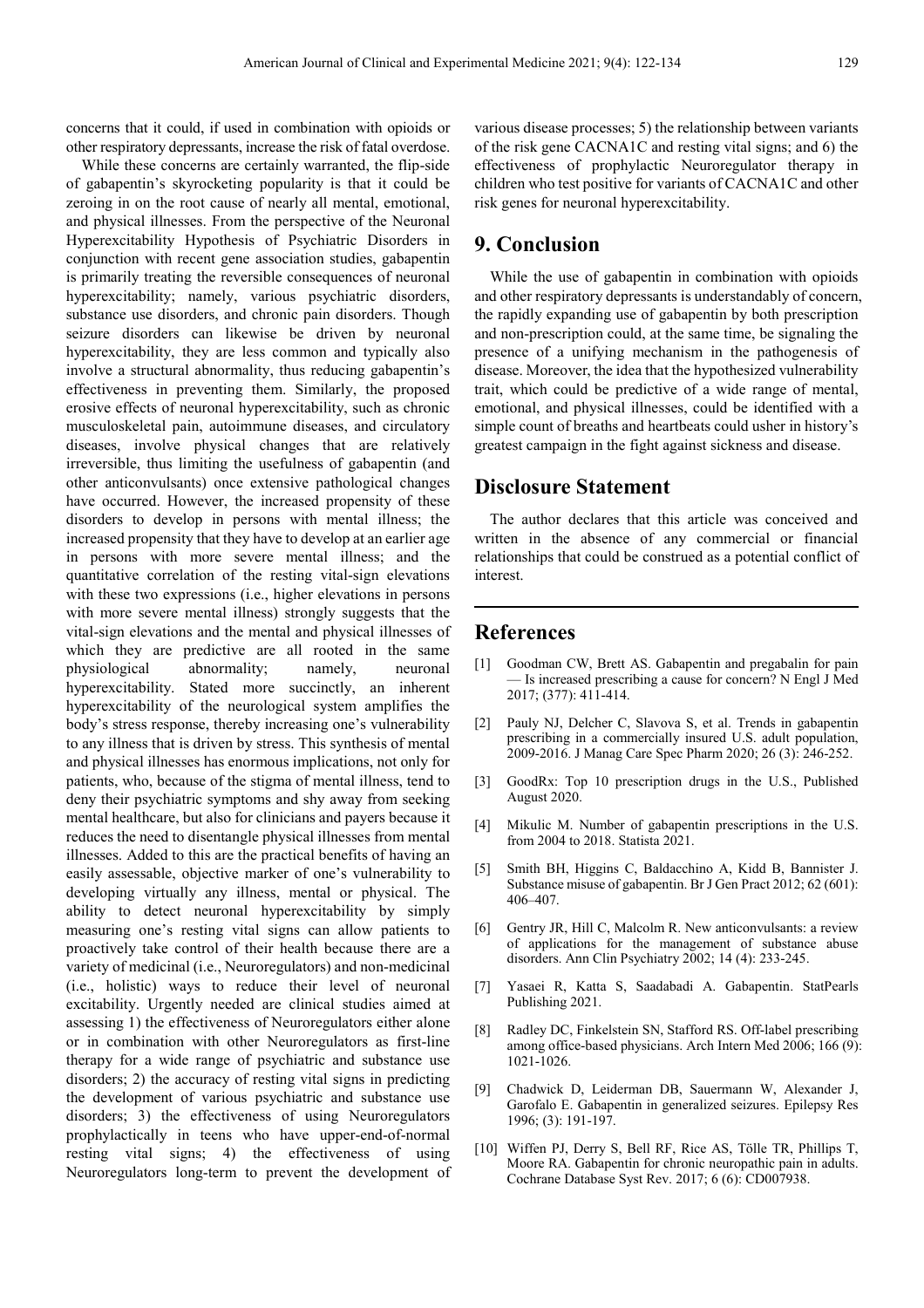- [11] Khan OA. Gabapentin relieves trigeminal neuralgia in multiple sclerosis patients. Neurology 1998; (2): 611-614.
- [12] van de Vusse AC, Stomp-van den Berg SGM, Kessels AHF, Weber WEJ. Randomised controlled trial of gabapentin in complex regional pain syndrome type 1 [ISRCTN84121379] BMC Neurol 2004; 4: 13.
- [13] Paradowski B, Bilinska M. Gabapentyna w leczeniu bólowej neuropatii w przebiegu cukrzycy typu 2 [Gabapentin in the treatment of neuropathic pain in patients with type 2 diabetes mellitus]. Pol Merkur Lekarski 2003; (85): 61-64.
- [14] Peng PWH, Wijeysundera DN, Li CCF. Use of gabapentin for perioperative pain control – A meta-analysis. Pain Res Manag  $2007; 12(2): 85 - 92.$
- [15] Perloff MD, Berlin RK, Gillette M, Petersile MJ, Kurowski D. Gabapentin in headache disorders: What is the evidence? Pain Medicine 2016; 17 (1): 162–171.
- [16] Mathew NT, Rapoport A, Saper J, et al. Efficacy of gabapentin in migraine prophylaxis. Headache 2001; 41 (2): 119-128.
- [17] Arnold LM, Goldenberg DL, Stanford SB, et al. Gabapentin in the treatment of fibromyalgia: a randomized, double-blind, placebo-controlled, multicenter trial. Arthritis Rheum 2007; 56 (4): 1336-1344.
- [18] Lee KJ, Kim JH, Cho SW, Gabapentin reduces rectal mechanosensitivity and increases rectal compliance in patients with diarrhoea-predominant irritable bowel syndrome. Aliment Pharmacol Ther 2005; 22 (10): 981-988.
- [19] Yasmin S, Carpenter LL, Leon Z, Siniscalchi JM, Price LH. Adjunctive gabapentin in treatment-resistant depression: a retrospective chart review. J Affect Disord 2001; 63 (1-3): 243-247.
- [20] Sokolski KN, Green C, Maris DE, DeMet EM. Gabapentin as an adjunct to standard mood stabilizers in outpatients with mixed bipolar symptomatology. Ann Clin Psychiatry 1999; 11 (4): 217-222.
- [21] Singh L, Field MJ, Ferris P, et al. The antiepileptic agent gabapentin (Neurontin) possesses anxiolytic-like and antinociceptive actions that are reversed by D-serine. Psychopharmacology (Berl) 1996; 127 (1): 1-9.
- [22] Markota M, Morgan RJ. Treatment of generalized anxiety disorder with gabapentin. Case Rep Psychiatry 2017; 2017: 6045017.
- [23] Pande AC, Pollack MH, Crockatt J, et al. Placebo-controlled study of gabapentin treatment of panic disorder. J Clin Psychopharmacol 2000; 20 (4): 467-471.
- [24] Pande AC, Davidson JR, Jefferson JW, et al. Treatment of social phobia with gabapentin: a placebo-controlled study. J Clin Psychopharmacol 1999; 19 (4): 341-348.
- [25] Hamner MB, Brodrick PS, Labbate LA. Gabapentin in PTSD: a retrospective, clinical series of adjunctive therapy. Ann Clin Psychiatry 2001; 13 (3): 141-146.
- [26] Mason BJ, Quello S, Goodell V, Shadan F, Kyle M, Begovic A. Gabapentin treatment for alcohol dependence: a randomized clinical trial. JAMA Intern Med 2014; 174 (1): 70-77.
- [27] Myrick H et al. A double-blind trial of gabapentin versus lorazepam in the treatment of alcohol withdrawal. Alcohol Clin Exp Res 2009; 33: 1582.
- [28] Salehi M, Kheirabadi GR, Maracy MR, Ranjkesh M. Importance of gabapentin dose in treatment of opioid withdrawal. J Clin Psychopharmacol 2011; 31 (5): 593-596.
- [29] Sanders NC, Mancino MJ, Gentry WB, et al. Randomized, placebo-controlled pilot trial of gabapentin during an outpatient, buprenorphine-assisted detoxification procedure. Exp Clin Psychopharmacol 2013; 21 (4): 294-302.
- [30] Mariani JJ, Malcolm RJ, Mamczur AK, et al. Pilot trial of gabapentin for the treatment of benzodiazepine abuse or dependence in methadone maintenance patients. Am J Drug Alcohol Abuse 2016; 42 (3): 333-340.
- [31] Mason BJ, Crean R, Goodell V, et al. A proof-of-concept randomized controlled study of gabapentin: Effects on cannabis use, withdrawal, and executive function deficits in cannabis-dependent adults. Neuropsychopharmacology 2012; 37 (7): 1689–1698.
- [32] Sherman BJ, McRae-Clark AL. Treatment of cannabis use disorder: Current science and future outlook. Pharmacotherapy 2016; 36 (5): 511-535.
- [33] Bisaga A, Aharonovich E, Garawi F, et al. A randomized placebo-controlled trial of gabapentin for cocaine dependence. Drug Alcohol Depend 2006; 28; 81 (3): 267-274.
- [34] Myrick H, Henderson S, Brady KT, Malcolm R. Gabapentin in the treatment of cocaine dependence: a case series. J Clin Psychiatry 2001; 62 (1): 19-23.
- [35] Urschel HC 3rd, Hanselka LL, Gromov I, White L, Baron M. Open-label study of a proprietary treatment program targeting type A gamma-aminobutyric acid receptor dysregulation in methamphetamine dependence. Mayo Clin Proc 2007; 82 (10): 1170-1178.
- [36] Allameh Z, Rouholamin S, Valaie S. Comparison of gabapentin with estrogen for treatment of hot flashes in post-menopausal women. J Res Pharm Pract 2013; 2 (2): 64–69.
- [37] Gironell A, Kulisevsky J, Barbanoj M, et al. A randomized placebo-controlled Comparative Trial of Gabapentin and Propranolol in Essential Tremor. Arch Neurol 1999; 56 (4): 475-480.
- [38] Guttuso T Jr. Gabapentin's anti-nausea and anti-emetic effects: a review. Exp Brain Res. 2014; 232 (8): 2535-2539.
- [39] Hansen HC. Interstitial cystitis and the potential role of gabapentin. South Med J 2000; 93 (2): 238-242.
- [40] Antonio C, Giovanni P, Conte A, et al. Gabapentin treatment of neurogenic overactive bladder. Clin Neuropharmacology 2006; 29 (4): 206-214.
- [41] Rayner H, Baharani J, Smith S, Suresh V, Dasgupta I. Uraemic pruritis: Relief of itching by gabapentin and pregabalin. Nephron Clin Pract 2012; 122: 75-79.
- [42] Ryan NM, Birring SS, Gibson PG. Gabapentin for refractory chronic cough: a randomized, double-blind, placebo-controlled trial. Lancet 2012; 380 (9853): 1583-1589.
- [43] Menon M. Gabapentin in the treatment of persistent hiccups in advanced malignancy. Indian J Palliat Care 2012; 18 (2): 138– 140.
- [44] Taylor CP, Gee NS, Su TZ, et al. A summary of mechanistic hypotheses of gabapentin pharmacology. Epilepsy Res. 1998; 29 (3): 233-249.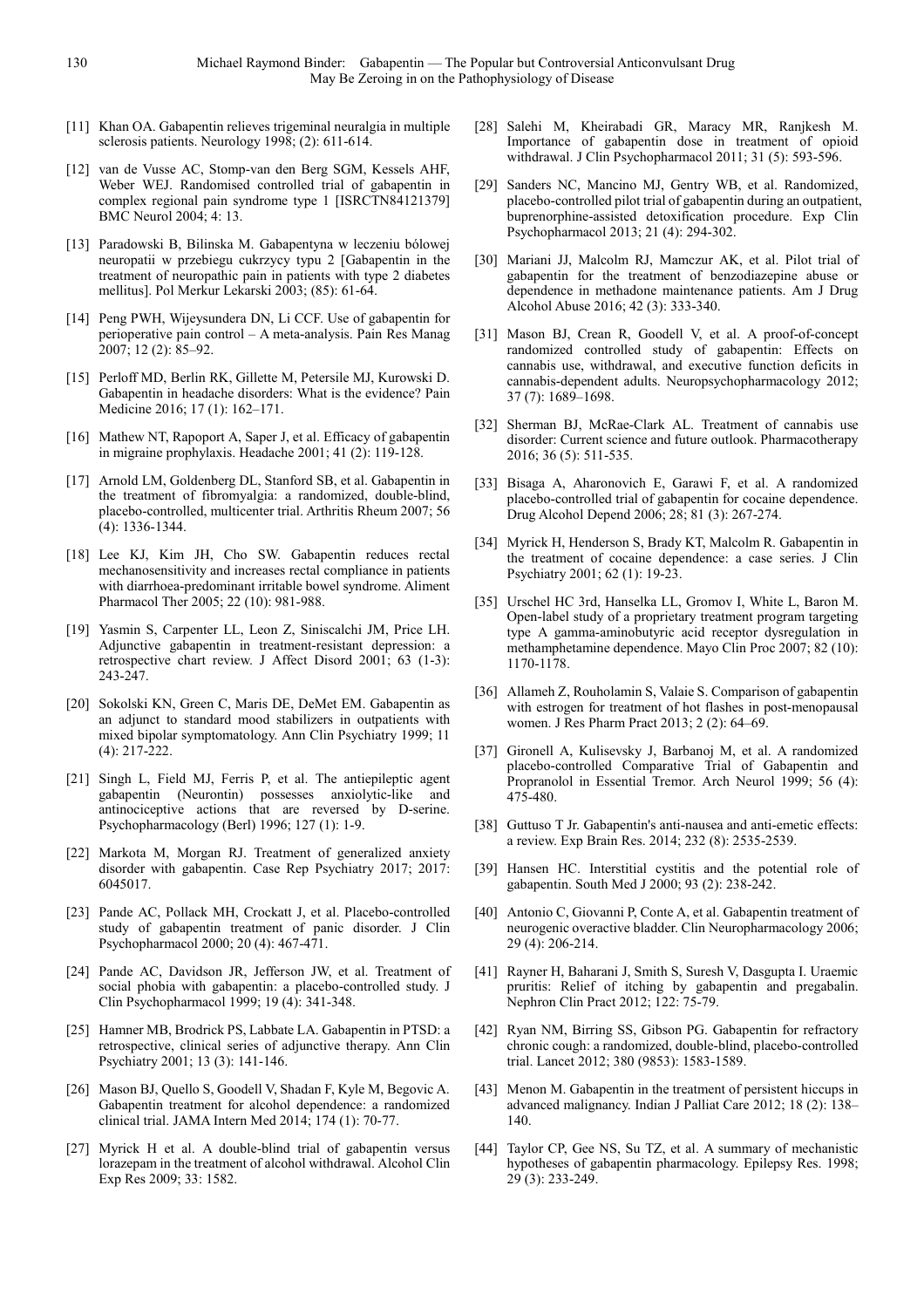- [45] Fink K, Meder W, Dewey DJ, Gothert M. Inhibition of neuronal Ca (2+) influx by gabapentin and subsequent reduction of neurotransmitter release from rat neocortical slices. British Journal of Pharmacology 2000; 130: 900-906.
- [46] Catterall WA. Calcium Channels. In: Encyclopedia of neuroscience, 2009. Squire LR, Editor-in-Chief. pp. 543-550.
- [47] Dong L, Crosby ND, Winkelstein BA. Gabapentin alleviates facet-mediated pain in the rat through reduced neuronal hyperexcitability and astrocyte activation in the spinal cord. Journal of Pain 2013; 14 (12): 1564-1572.
- [48] Sills GJ. Mechanism of action of gabapentin and pregabalin. Current Opinions in Pharmacology 2006; 6 (1): 108-113.
- [49] Brainstorm Consortium; Anttila V, Bulik-Sullivan B, Finucane HK, et al. Analysis of shared heritability in common disorders of the brain. Science 2018; 360 (6395): eaap8757.
- [50] Uher R, Zwicker A. Etiology in psychiatry: embracing the reality of poly-gene-environmental causation of mental illness. World Psychiatry 2017; 16 (2).
- [51] Ferreira, MAR, O'Donovan MC, [...], Sklar P. Collaborative genome-wide association analysis supports a role for ANK3 and CACNA1C in bipolar disorder. Nat Genet 2008; 40 (9): 1056-1058.
- [52] Green EK, Grozeva D, Jones I, et al. Wellcome Trust Case Control Consortium, Holmans, PA, Owen, MJ, O'Donovan, MC, Craddock N. The bipolar disorder risk allele at CACNA1C also confers risk of recurrent major depression and of schizophrenia. Mol Psychiatry 2010; 15 (10): 1016-1022.
- [53] Nieratschker V, Brückmann C, Plewnia C. CACNA1C risk variant affects facial emotion recognition in healthy individuals. Sci Rep 2015; 5: 17349.
- [54] Liu Y, Blackwood DH, Caesar S, et al. Meta-analysis of genome-wide association data of bipolar disorder and major depressive disorder. Mol Psychiatry 2011; 16 (1).
- [55] Iqbal Z, Vandeweyer G, van der Voet M, et al. Homozygous and heterozygous disruptions of ANK3: at the crossroads of neurodevelopmental and psychiatric disorders. Human Molecular Genetics 2013; 22: 1960-1970.
- [56] Santos M, D'Amico D, Spadoni O, et al. Hippocampal hyperexcitability underlies enhanced fear memories in TgNTRK3, a panic disorder mouse model. Journal of Neuroscience 2013; 33 (38): 15259-15271.
- [57] Contractor A, Klyachko VA, Portera-Cailliau C. Altered neuronal and circuit excitability in Fragile X syndrome. Neuron 2015; 87 (4): 699-715.
- [58] O'Brien NL, Way MJ, Kandaswamy R, et al. The functional GRM3 Kozak sequence variant rs148754219 affects the risk of schizophrenia and alcohol dependence as well as bipolar disorder. Psychiatric Genetics 2014; 24: 277–278.
- [59] Schizophrenia Working Group of the Psychiatric Genomics Consortium: Ripke S, Neale BM, [...], O'Donovan MC. Biological insights from 108 schizophrenia-associated genetic loci. Nature 2014; 511 (7510): 421-427.
- [60] Freedman R, Coon H, Myles-Worsley M, et al. Linkage of a neurophysiological deficit in schizophrenia to a chromosome 15 locus. PNAS 1997; 94 (2): 587–592.
- [61] Andrade A, Brennecke A, Mallat S, et al. Genetic associations

between voltage-gated calcium channels and psychiatric disorders. Int J Mol Sci 2019; 20 (14): 3537.

- [62] Kim J-B. Channelopathies. Korean J of Pediatr 2014; 57 (1): 1-18.
- [63] Brunklaus A, Ellis R, Reavey E, Semsarian C, Zuberi SM. Genotype phenotype associations across the voltage-gated sodium channel family. J Med Genet 2014; 51 (10): 650-658.
- [64] D'Agnelli S, Arendt-Nielsen L, Gerra MC, et al. Fibromyalgia: Genetics and epigenetics insights may provide the basis for the development of diagnostic biomarkers. Molecular Pain 2019; 15.
- [65] Bahremand A, Ziai P, Khodadad TK, et al. Agmatine enhances the anticonvulsant effect of lithium chloride on pentylenetetrazole-induced seizures in mice: Involvement of L-arginine/nitric oxide pathway. Epilepsy & Behavior 2010; 18 (3): 186-192.
- [66] Brown P, Kashiviswanath S, Huynh A, et al. Lithium therapy in comorbid temporal lobe epilepsy and cycloid psychosis. Oxf Med Case Reports 2016 (12): omw089.
- [67] Shukla S, Mukherjee S, and Decina P. Lithium in the treatment of bipolar disorders associated with epilepsy: an open study. J Clin Psychopharmacol 1988: 8 (3): 201-204.
- [68] Binder MR. FLASH Syndrome: tapping into the root of chronic illness. AJCEM 2020; 8 (6): 101-109.
- [69] Blom EH, Serlachius E, Chesney MA, Olsson EMG. Adolescent girls with emotional disorders have a lower end-tidal  $CO<sub>2</sub>$  and increased respiratory rate compared with healthy controls. Psychophysiology 2014; 51 (5): 412-418.
- [70] Alvares GA, Quintana DS, Hickie IB, Guastella AJ. Autonomic nervous system dysfunction in psychiatric disorders and the impact of psychotropic medications: a systematic review and meta-analysis. J Psychiatry Neurosci 2016; 41 (2): 89-104.
- [71] Carney RM, Freedland KE, Veith RC. Depression, the autonomic nervous system, and coronary heart disease. Psychosom Med 2005; 67 (suppl 1): S29-S33.
- [72] Clamor A, Lincoln TM, Thayer JF, Koenig J. Resting vagal activity in schizophrenia: meta-analysis of heart rate variability as a potential endophenotype. Br J Psychiatry 2016; 208 (1): 9-16.
- [73] Erlangsen A, Andersen PK, Toender A, et al. Cause-specific life-years lost in people with mental disorders: a nationwide, register-based cohort study. The Lancet 2017.
- [74] Binder MR. The multi-circuit neuronal hyperexcitability hypothesis of psychiatric disorders. AJCEM 2019; 7 (1): 12-30.
- [75] Patorno E, Bonn RL, Wahl PM, et al. Anticonvulsant medications and the risk of suicide, attempted suicide, or violent death. JAMA 2010; 303 (14): 1401-1409.
- [76] Vollmer KO, Anhut H, Thomann P, Wagner F, Jancken D. Pharmacokinetic model and absolute bioavailability of the new anticonvulsant gabapentin. Advances in Epileptology 1989; 17: 209-211.
- [77] Grunze HCR. The effectiveness of anticonvulsants in psychiatric disorders. Dialogues Clin Neurosci 2008; 10 (1): 77-89.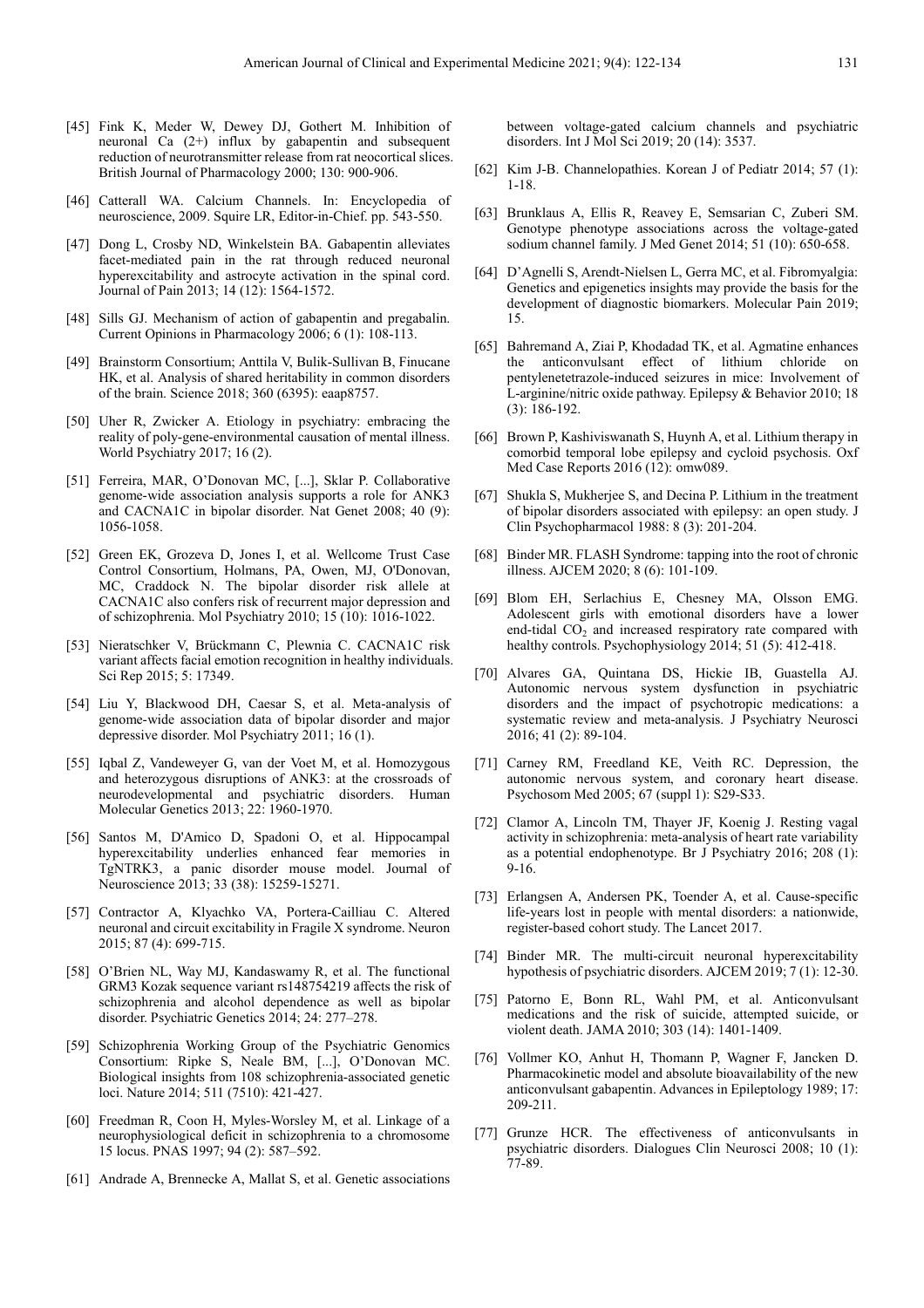- [78] Binder MR. Introducing the term "Neuroregulator" in Psychiatry. AJCEM 2019; 7 (3): 66-70.
- [79] Kahn DA, Sachs GS, Printz DJ, Carpenter D. Medication treatment of bipolar disorder 2000: A summary of the expert consensus guidelines. Journal of Psychiatric Practice 2000; 6 (4): 197-211.
- [80] Kingston REF, Marel C, Mills KL. A systematic review of the prevalence of comorbid mental health disorders in people presenting for substance use treatment in Australia. Drug Alcohol Rev 2017; 36 (4): 527-539.
- [81] Smith RV, Lofwall MR, Havens JR. Abuse and diversion of gabapentin among nonmedical prescription opioid users in Appalachian Kentucky. Am J Psychiatry 2015; 172 (5): 487-488.
- [82] Reccoppa L, Malcolm R, Ware M. Gabapentin abuse in inmates with prior history of cocaine dependence. Am J Addict 2004; 13 (3): 321-323.
- [83] Pierre JM, Shnayder I, Wirshing DA, Wirshing WC. Intranasal quetiapine abuse. Am J Psychiatry 2004; 161 (9): 1718.
- [84] Waters BM, Joshi KG. Intravenous quetiapine-cocaine use ("Q-ball"). Am J Psychiatry 2007; 164 (1): 173-174.
- [85] Pinta ER, Taylor RE. Quetiapine addiction? Am J Psychiatry 2007; 164 (1): 174-175.
- [86] Del Paggio D. Psychotropic medication abuse by inmates in correctional facilities. Mental Health Clinician 2012; 1 (8): 187–188.
- [87] Bronson J, Berzofsky M. U.S. Department of Justice Special Report: Indicators of mental health problems reported by prisoners and jail inmates, 2011-2012.
- [88] McGovern PE, Zhang J, Tang J, et al. Fermented beverages of pre- and proto-historic China. PNAS 2004; 101 (51): 17593-17598.
- [89] Cavalieri D, McGovern PE, Hartl DL, Mortimer R, Polsinelli M. Evidence for S. cerevisiae fermentation in ancient wine (PDF). Journal of Molecular Evolution 2003; 57 (Suppl 1): S226–32.
- [90] Rosenberg EC, Tsien RW, Whalley BJ, Devinsky O. Cannabinoids and epilepsy. Neurotherapeutics 2015; 12 (4): 747–768.
- [91] Karst A. Weighing the benefits and risks of medical marijuana use: A brief review. Pharmacy 2018; 6: 128.
- [92] Pertwee RG. The diverse CB1 and CB2 receptor pharmacology of three plant cannabinoids: ∆9-tetrahydrocannabinol, cannabidiol and ∆9-tetrahydrocannabivarin. British Journal of Pharmacology 2008; 153 (2): 199–215.
- [93] Silvestro S, Mammana S, Cavalli E, Bramanti P, Amazon E. Use of cannabidiol in the treatment of epilepsy: Efficacy and security in clinical trials. Molecules 2019; 24 (8): 1459.
- [94] Du Q, Liao Q, Chen C, et al. The Role of transient receptor potential vanilloid 1 in common diseases of the digestive tract and the cardiovascular and respiratory system. Front Physiol 2019.
- [95] Arnone D. Review of the use of topiramate for treatment of psychiatric disorders. Annals of General Psychiatry 2005; 4 (5): C.
- [96] Shank RP, Gardocki JF, Streeter AJ, Maryanoff BE. An overview of the preclinical aspects of topiramate: pharmacology, pharmacokinetics, and mechanism of action. Epilepsia 2000; 41 (suppl 1): S3-S9.
- [97] Kramer CK, Leitão CB, Pinto LC, et al. Efficacy and safety of topiramate on weight loss: a meta-analysis of randomized controlled trials. Obes Rev 2011; 12 (5): e338-347.
- [98] Hoopes SP, Reimherr FW, Hedges DW, et al. Treatment of bulimia nervosa with topiramate in a randomized, double-blind, placebo-controlled trial, part 1: improvement in binge and purge measures. J Clin Psychiatry 2003; 64 (11): 1335-1341.
- [99] McElroy SL, Arnold LM, Shapira NA, et al. Topiramate in the treatment of binge eating disorder associated with obesity: A randomized, placebo-controlled trial. Am J Psychiatry 2003; 160 (2): 255-261.
- [100] Shapira NA, Goldsmith TD, McElroy S: Treatment of binge disorder with topiramate: a clinical case series. J Clin Psychiatry 2000; 61: 368-372.
- [101] Sachs G, Koslow GC, Orsini C, et al. Topiramate shows efficacy in the treatment of refractory bipolar mood disorder. 22nd Congress of the Collegium of Internationale Psychopharmacologieum. Brussels, Belgium, 2000.
- [102] DelBello MP, Kowatch RA, Warner J, et al. Adjunctive topiramate treatment for paediatric bipolar disorder: a retrospective chart review. J Child Adolesc Psychopharmacol 2002; 12 (4): 323-330.
- [103] McIntyre RS: An open trial to document the safety and optimal dosing of topiramate as add-on therapy to mood stabilizers in the treatment of subjects with bipolar I or II disorder with unstable mood. American Neuropharmacology Association 2002.
- [104] McIntyre RS, Mancini DA, McCann S, et al. Topiramate versus bupropion SR when added to mood stabilizer therapy for the depressive phase of bipolar disorder: A preliminary single blind study. Bipolar Disor 2002; 4: 207-213.
- [105] Hussain MZ, Chaudhry ZA, Hussain S: Topiramate in treatment of refractory bipolar depression. Bipolar Disord 2001;  $3:43.$
- [106] Vieta E, Torrent C, Garcia-Ribas G, et al. Use of topiramate in treatment-resistant bipolar spectrum disorders. J Clin Psychopharmacol 2002; 22 (4): 431-435.
- [107] Kusumakar V, Lakshmi N, Yatham MB, O'Donovan CA, Kutcher SP: Topiramate in rapid cycling bipolar women. 152nd Annual Meeting of the American Psychiatric Association. 1999, Washington, DC.
- [108] McElroy SL, Suppes T, Keck PE, et al. Open-label adjunctive topiramate in the treatment of bipolar disorders. Biol Psychiatry 2000; 15; 47 (12): 1025-33.
- [109] Ghaemi SN, Manwani SG, Katzow JJ, Ko JY, Goodwin FK. Topiramate treatment of bipolar spectrum disorders: a retrospective chart review. Ann Clin Psychiatry 2001; 13 (4): 185-189.
- [110] Drapalski AL, Rosse RB, Peebles RR, Schwartz BL, Marvel CL, Deutsch SI: Topiramate improves deficit symptoms in a patient with schizophrenia when added to a stable regimen of antipsychotic medication. Clinical Neuropharmacology 2001; 24 (5): 290-294.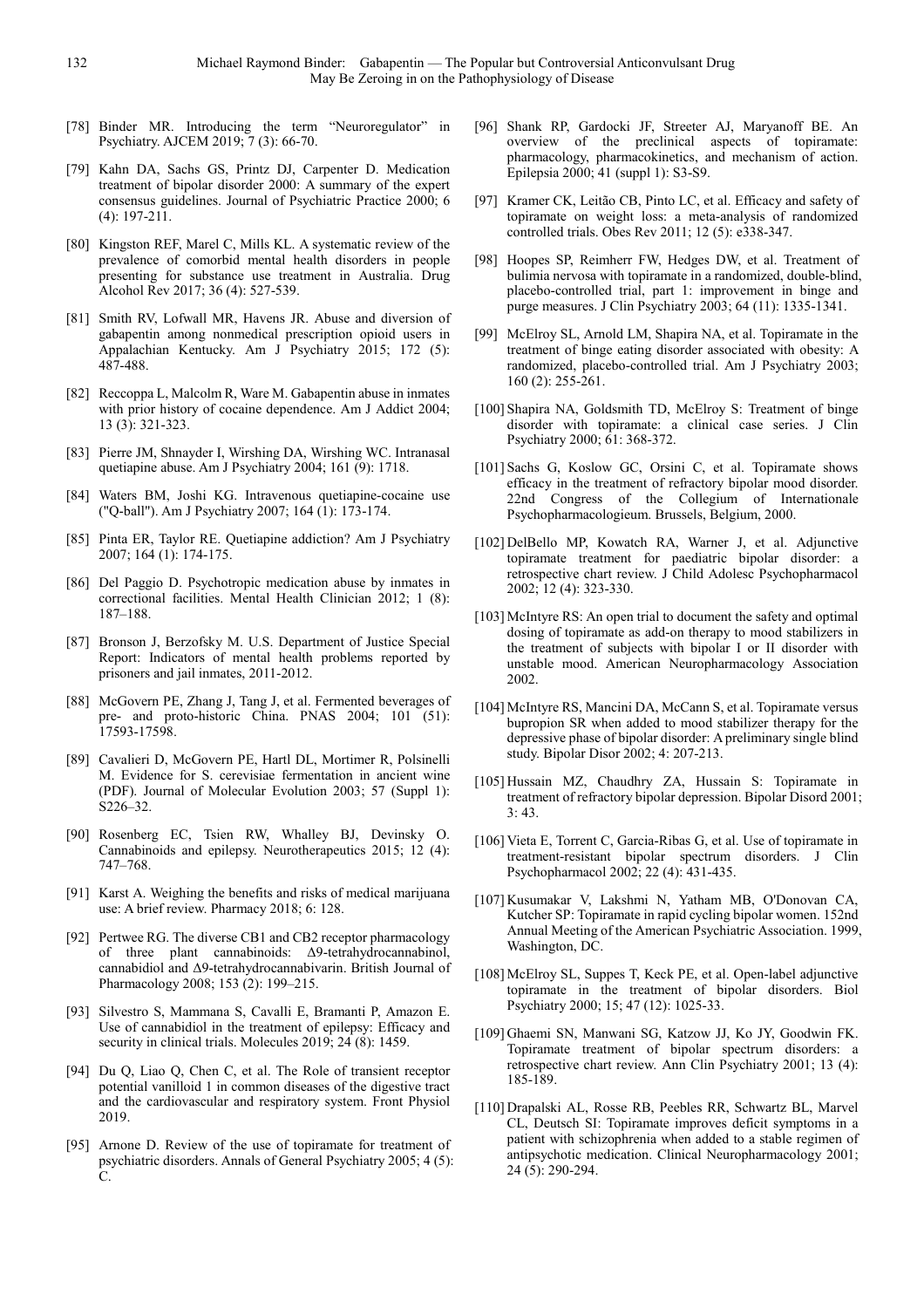- [111] Millson RC, Owen JA, Lorberg GW, Tackaberry L: Topiramate for refractory schizophrenia. A J Psychiatry 2002; 159 (4): 67.
- [112] Mowla A, Khajeian AM, Sahraian A, Chohedri AH, Kashkoli F. Topiramate augmentation in resistant OCD: A double-blind placebo-controlled clinical trial. CNS Spectr 2010; 15 (11): 613-617.
- [113] Berlant JL, Van Kammen DP: Open label topiramate as primary or adjunctive therapy in chronic civilian posttraumatic stress disorder: a preliminary report. J Clin Psychiatry 2002; 63 (1): 15-20.
- [114] Abuzzahab FS, Brown VL: Control of Tourette's syndrome with topiramate. A J Psychiatry 2001; 158 (6): 968.
- [115]Johnson BA, Ait-Daoud, Bowden CL, DiClemente C, Roache JD, Lawson K, Javors MA, MA JZ: Oral topiramate in the treatment of alcohol dependence: A randomised controlled trial. Lancet 2003; 361: 1677-85.
- [116] Siniscalchi A, Bonci AB, Mercuri NB, et al. The role of topiramate in the management of cocaine addiction: A possible therapeutic option. Curr Neuropharmacol 2015; 13 (6): 815– 818.
- [117] Cassano P, Lattanzi L, Pini S, Dell'Osso L, Battistini G, Cassano GB: Topiramate for self mutilation in a patient with borderline personality disorder. Bipolar Disorders 2001; 3 (3): 161.
- [118] Gregory NS, Sluka KA. Anatomical and physiological factors contributing to chronic muscle pain. Curr Top Behav Neurosci 2014; 20: 327-348.
- [119] Mense S. Muscle pain: Mechanisms and clinical significance. tsch Arztebl Int 2008; 105 (12): 214–219.
- [120] Fleming KC and Volcheck MM. Central sensitization syndrome and the initial evaluation of a patient with fibromyalgia: a review. Rambam Maimonides Med J 2015; 6 (2): e0020.
- [121] Dantzer R. Neuroimmune Interactions: From the brain to the Immune system and vice versa. Physiol Rev 2018; 98 (1): 477– 504.
- [122] Wick G, Cole R, Dietrich H, et al. Chapter 7 The obese strain of chickens with spontaneous autoimmune thyroiditis as a model for Hashimoto disease. In: Autoimmune Disease Models: A Guide Book. Elsevier, Inc. 1994 pp 107-122.
- [123] McEwen BA. Stress, adaptation, and disease allostasis and allostatic load. Annals of the New York Academy of Sciences 1998; 840 (1): 33-44.
- [124] Narkiewicz K, van de Borne P, Montano N, et al. Sympathetic neural outflow and chemoreflex sensitivity are related to spontaneous breathing rate in normal men. Hypertension 2005; 47 (1): 51-55.
- [125] Moraes DJA, Machado BH, Paton JFR. Specific respiratory neuron types have Increased excitability that drive presympathetic neurones in neurogenic hypertension. Hypertension 2014; 63: 1309-1318.
- [126] Griner T. What's really wrong with you? A revolutionary look at how muscles affect your health. Avery Publishing. New York, NY., 1995.
- [127] Binder M. The golden Book of muscle health and restoration.

Lightningsource Publishing, 2016.

- [128] Huang S-W, Wang W-T, Lin L-F, et al. Association between psychiatric disorders and osteoarthritis: a nationwide longitudinal population-based study. Medicine (Baltimore) 2016; 95 (26): e4016.
- [129] Friedman M, Rosenman R. Association of specific overt behaviour pattern with blood and cardiovascular findings. Journal of the American Medical Association 1959; 169 (12): 1286–1296.
- [130] Friedman HS and Booth-Kewley S. Personality, Type A behavior, and coronary heart disease: the role of emotional expression. Journal of Personality and Social Psychology 1987; 53 (4): 783-792.
- [131] Friedman M, Thoresen CE, Gill JJ, et al. Alteration of type A behavior and its effect on cardiac recurrences in post heart attack patients: Summary results of the recurrent coronary prevention project. American Heart Journal 1986; 112 (4): 653–665.
- [132] Cherry D, Albert M, McCaig LF. Mental health-related physician office visits by adults aged 18 and over: United States, 2012-2014. NCHS Data Brief 2018; 311.
- [133] Ricky C, Siobhan, Nawaf M. Elliot G. Factors associated with delayed diagnosis of mood and/or anxiety disorders. Health Promot Chronic Dis Prev Can. 2017; 37 (5): 137–148.
- [134] Dossett ML, Fricchione GL, Benson H. A new era for mind-body medicine. N Engl J Med 2020; 382 (15): 1390-1391.
- [135] Dusek JA, Hibberd PL, Buczynski B, et al. Stress management versus lifestyle modification on systolic hypertension and medication elimination: a randomized trial. J Altern Complement Med 2008; 14 (2): 129-138.
- [136] Bonadonna R. Meditation's impact on chronic illness. Holist Nurs Pract 2003; 17 (6): 309-319.
- [137] Dimsdale JE. Psychological stress and cardiovascular disease. J Am Coll Cardiol 2008; 51 (13): 1237-1246.
- [138] Anderson KN, Bradley AJ. Sleep disturbance in mental health problems and neurodegenerative disease. Nat Sci Sleep 2013; 5: 61-75.
- [139] Nofzinger EA. Functional neuroimaging of sleep. Semin Neurol 2005; 25 (1): 9-18.
- [140] Cappuccio FP, D'Elia L, Strazzullo P, Miller MA. Sleep duration and all-cause mortality: a systematic review and meta-analysis of prospective studies. Sleep 2010; 33 (5): 585-592.
- [141] Weissman MM, Greenwald S, Niño-Murcia G, Dement WC. The morbidity of insomnia uncomplicated by psychiatric disorders. Gen Hosp Psychiatry 1997; 19 (4): 245-50.
- [142] Vgontzas AN, Pejovic S, Zoumakis E, Lin HM, Bixler EO, Basta M, Fang J, Sarrigiannidis A, Chrousos GP. Daytime napping after a night of sleep loss decreases sleepiness, improves performance, and causes beneficial changes in cortisol and interleukin-6 secretion. Am J Physiol Endocrinol Metab 2007.
- [143] Warburton DER, Nicol CW, Bredin SSD. Health benefits of physical activity: the evidence. CMAJ 2006; 174 (6): 801–809.